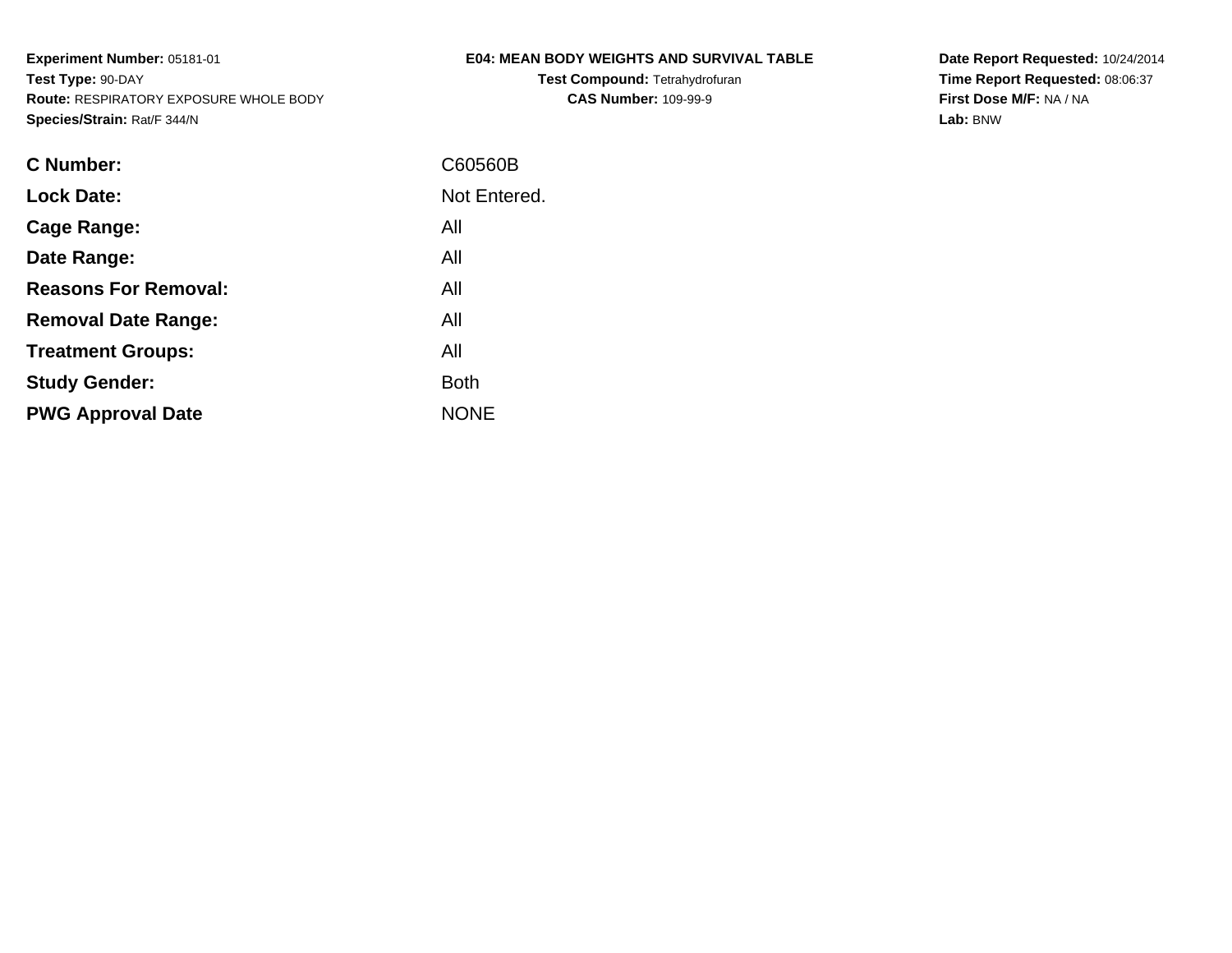### **E04: MEAN BODY WEIGHTS AND SURVIVAL TABLE**

**Test Compound:** Tetrahydrofuran**CAS Number:** 109-99-9

**Date Report Requested:** 10/24/2014**Time Report Requested:** 08:06:37**First Dose M/F:** NA / NA**Lab:** BNW

#### **MALE**

| <b>DAY</b>         | <b>CONTROL</b> |           |       | <b>66 PPM</b> |    |       | <b>200 PPM</b> |    |       | <b>600 PPM</b> |    |
|--------------------|----------------|-----------|-------|---------------|----|-------|----------------|----|-------|----------------|----|
|                    | WT(g)          | ${\sf N}$ | WT(g) | % OF CNTL N   |    | WT(g) | % OF CNTL N    |    | WT(g) | % OF CNTL N    |    |
|                    | 108.9          | 10        | 107.6 | 98.8          | 10 | 110.4 | 101.3          | 10 | 105.7 | 97.0           | 10 |
|                    | 134.7          | 10        | 132.2 | 98.2          | 10 | 134.2 | 99.6           | 10 | 131.3 | 97.5           | 10 |
| 14                 | 172.4          | 10        | 164.6 | 95.5          | 10 | 171.9 | 99.7           | 10 | 167.5 | 97.1           | 10 |
| 21                 | 207.4          | 10        | 195.3 | 94.2          | 10 | 206.4 | 99.5           | 10 | 202.7 | 97.7           | 10 |
| 28                 | 233.3          | 10        | 222.1 | 95.2          | 10 | 234.1 | 100.3          | 10 | 229.9 | 98.5           | 10 |
| 35                 | 253.3          | 10        | 244.5 | 96.5          | 10 | 255.1 | 100.7          | 10 | 254.7 | 100.6          | 10 |
| 42                 | 271.4          | 10        | 263.4 | 97.1          | 10 | 265.5 | 97.8           | 10 | 268.8 | 99.1           | 10 |
| 49                 | 285.9          | 10        | 278.1 | 97.3          | 10 | 289.8 | 101.4          | 10 | 286.0 | 100.0          | 10 |
| 56                 | 302.3          | 10        | 296.2 | 98.0          | 10 | 307.8 | 101.8          | 10 | 305.3 | 101.0          | 10 |
| 63                 | 315.8          | 10        | 308.8 | 97.8          | 10 | 321.5 | 101.8          | 10 | 318.4 | 100.8          | 10 |
| 70                 | 328.1          | 10        | 321.2 | 97.9          | 10 | 333.6 | 101.7          | 10 | 330.0 | 100.6          | 10 |
| 77                 | 340.5          | 10        | 334.1 | 98.1          | 10 | 347.5 | 102.0          | 10 | 340.9 | 100.1          | 10 |
| 84                 | 349.3          | 10        | 340.5 | 97.5          | 10 | 353.8 | 101.3          | 10 | 351.5 | 100.6          | 10 |
| 91                 | 357.9          | 10        | 350.7 | 98.0          | 10 | 365.2 | 102.0          | 10 | 360.9 | 100.9          | 10 |
| TERM<br><b>SAC</b> | 361.1          | 10        | 352.6 | 97.6          | 10 | 367.8 | 101.8          | 10 | 363.8 | 100.7          | 10 |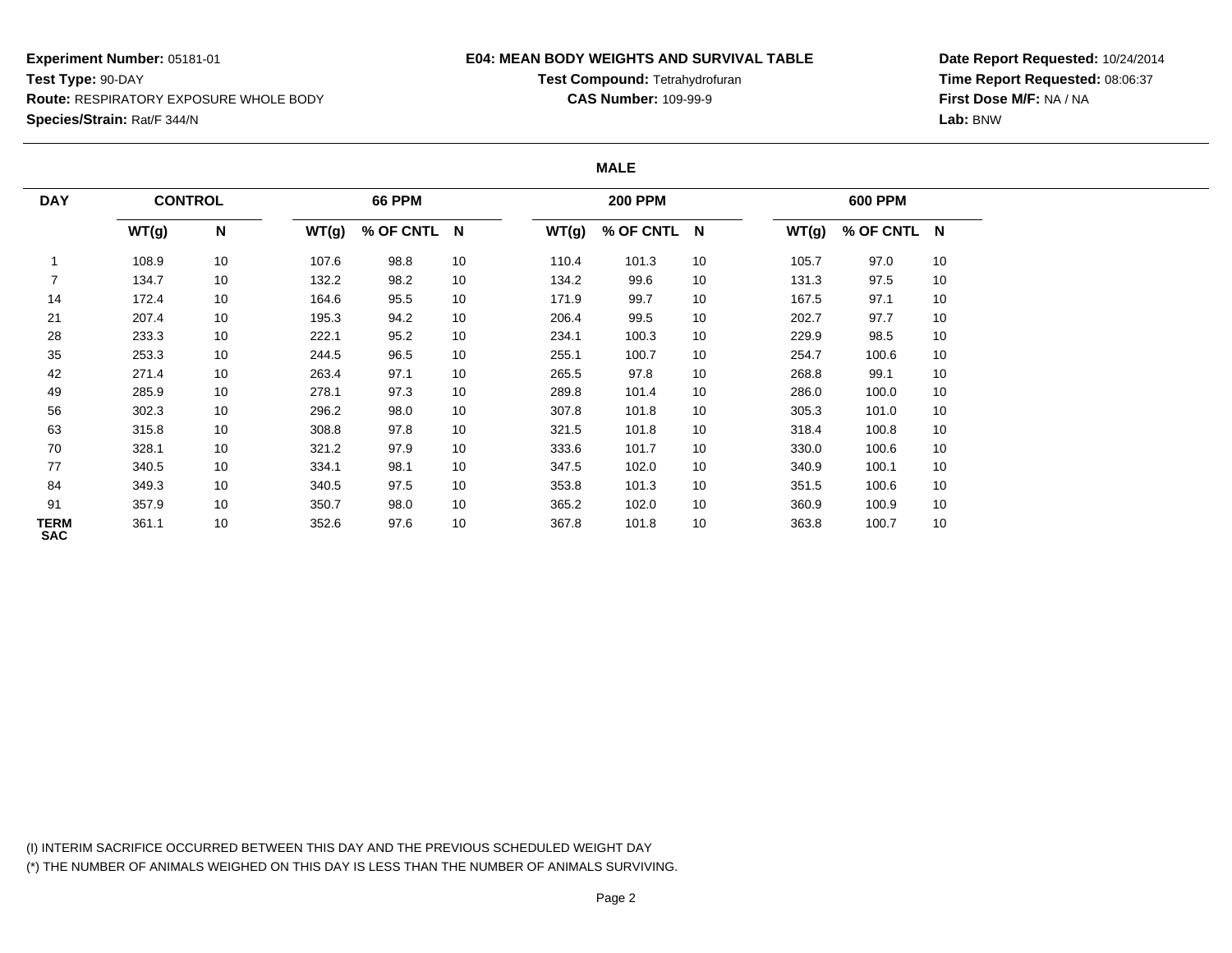## **E04: MEAN BODY WEIGHTS AND SURVIVAL TABLE**

**Test Compound:** Tetrahydrofuran**CAS Number:** 109-99-9

**Date Report Requested:** 10/24/2014**Time Report Requested:** 08:06:37**First Dose M/F:** NA / NA**Lab:** BNW

#### **MALE**

| <b>DAY</b>                |       | <b>1800 PPM</b> |    |       | <b>5000 PPM</b> |        |
|---------------------------|-------|-----------------|----|-------|-----------------|--------|
|                           | WT(g) | % OF CNTL N     |    | WT(g) | % OF CNTL N     |        |
| $\mathbf{1}$              | 107.3 | 98.5            | 10 | 111.2 | 102.1           | 10     |
| 7                         | 132.0 | 98.0            | 10 | 129.3 | 96.0            | $10\,$ |
| 14                        | 166.2 | 96.4            | 10 | 159.9 | 92.8            | 10     |
| 21                        | 200.8 | 96.9            | 10 | 190.8 | 92.0            | 10     |
| 28                        | 228.3 | 97.9            | 10 | 216.6 | 92.9            | $10\,$ |
| $35\,$                    | 251.2 | 99.2            | 10 | 237.3 | 93.7            | 10     |
| 42                        | 266.5 | 98.2            | 10 | 251.7 | 92.8            | $10\,$ |
| 49                        | 285.5 | 99.9            | 10 | 269.0 | 94.1            | 10     |
| 56                        | 306.4 | 101.4           | 10 | 284.9 | 94.3            | 10     |
| 63                        | 320.4 | 101.5           | 10 | 298.2 | 94.4            | 10     |
| 70                        | 335.7 | 102.3           | 10 | 310.1 | 94.5            | $10\,$ |
| 77                        | 347.0 | 101.9           | 10 | 324.5 | 95.3            | $10\,$ |
| 84                        | 355.8 | 101.8           | 10 | 331.9 | 95.0            | 10     |
| 91                        | 366.0 | 102.3           | 10 | 342.0 | 95.6            | 10     |
| <b>TERM</b><br><b>SAC</b> | 371.6 | 102.9           | 10 | 343.3 | 95.1            | $10\,$ |

\*\*\*END OF MALE DATA\*\*\*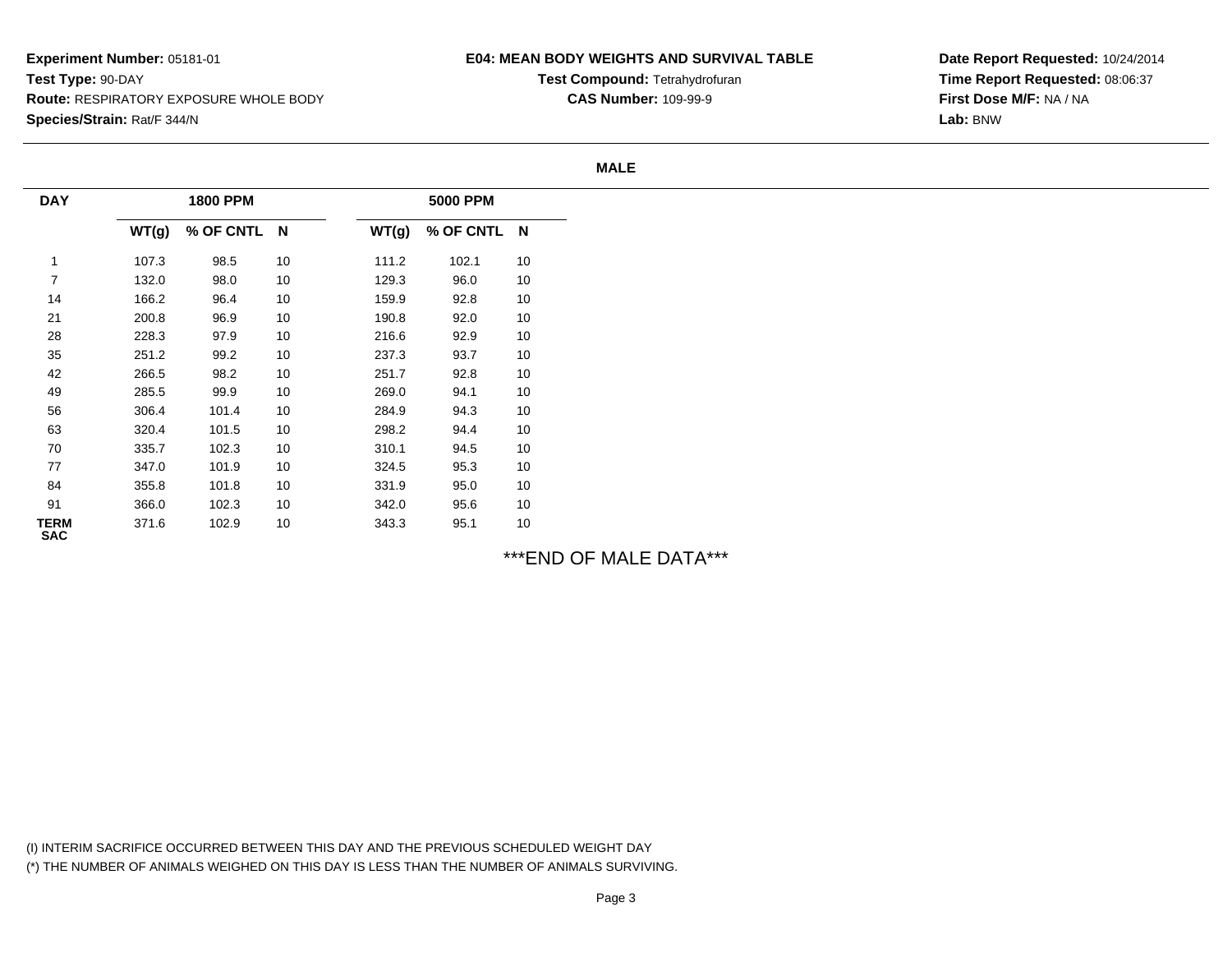### **E04: MEAN BODY WEIGHTS AND SURVIVAL TABLE**

**Test Compound:** Tetrahydrofuran**CAS Number:** 109-99-9

**Date Report Requested:** 10/24/2014**Time Report Requested:** 08:06:37**First Dose M/F:** NA / NA**Lab:** BNW

#### **FEMALE**

| <b>DAY</b>                | <b>CONTROL</b> |    |       | <b>66 PPM</b> |    |       | <b>200 PPM</b> |    |       | <b>600 PPM</b> |    |
|---------------------------|----------------|----|-------|---------------|----|-------|----------------|----|-------|----------------|----|
|                           | WT(g)          | N  | WT(g) | % OF CNTL N   |    | WT(g) | % OF CNTL N    |    | WT(g) | % OF CNTL N    |    |
|                           | 90.6           | 10 | 94.5  | 104.3         | 10 | 91.7  | 101.2          | 10 | 93.8  | 103.5          | 10 |
|                           | 104.3          | 10 | 111.2 | 106.6         | 10 | 106.4 | 102.0          | 10 | 109.8 | 105.3          | 10 |
| 14                        | 125.2          | 10 | 130.7 | 104.3         | 10 | 126.6 | 101.1          | 10 | 128.3 | 102.5          | 10 |
| 21                        | 140.6          | 10 | 146.8 | 104.4         | 10 | 140.9 | 100.2          | 10 | 144.8 | 103.0          | 10 |
| 28                        | 151.0          | 10 | 156.3 | 103.5         | 10 | 152.2 | 100.8          | 10 | 154.2 | 102.2          | 10 |
| 35                        | 160.7          | 10 | 164.4 | 102.3         | 10 | 160.9 | 100.1          | 10 | 166.0 | 103.3          | 10 |
| 42                        | 167.6          | 5  | 173.4 | 103.4         | 10 | 159.7 | 95.3           | 10 | 170.8 | 101.9          | 10 |
| 49                        | 172.8          | 10 | 177.9 | 103.0         | 10 | 173.9 | 100.7          | 10 | 178.4 | 103.3          | 10 |
| 56                        | 180.4          | 10 | 185.2 | 102.7         | 10 | 181.7 | 100.7          | 10 | 187.1 | 103.7          | 10 |
| 63                        | 185.1          | 10 | 189.3 | 102.3         | 10 | 187.1 | 101.1          | 10 | 190.8 | 103.1          | 10 |
| 70                        | 190.2          | 10 | 194.1 | 102.1         | 10 | 190.8 | 100.3          | 10 | 198.2 | 104.2          | 10 |
| 77                        | 195.4          | 10 | 200.2 | 102.5         | 10 | 195.1 | 99.8           | 10 | 204.1 | 104.5          | 10 |
| 84                        | 200.5          | 10 | 204.4 | 102.0         | 10 | 200.3 | 99.9           | 10 | 207.2 | 103.3          | 10 |
| 91                        | 205.0          | 10 | 205.1 | 100.1         | 10 | 203.2 | 99.1           | 10 | 211.5 | 103.2          | 10 |
| <b>TERM</b><br><b>SAC</b> | 205.3          | 10 | 207.3 | 101.0         | 10 | 205.4 | 100.0          | 10 | 210.4 | 102.4          | 10 |